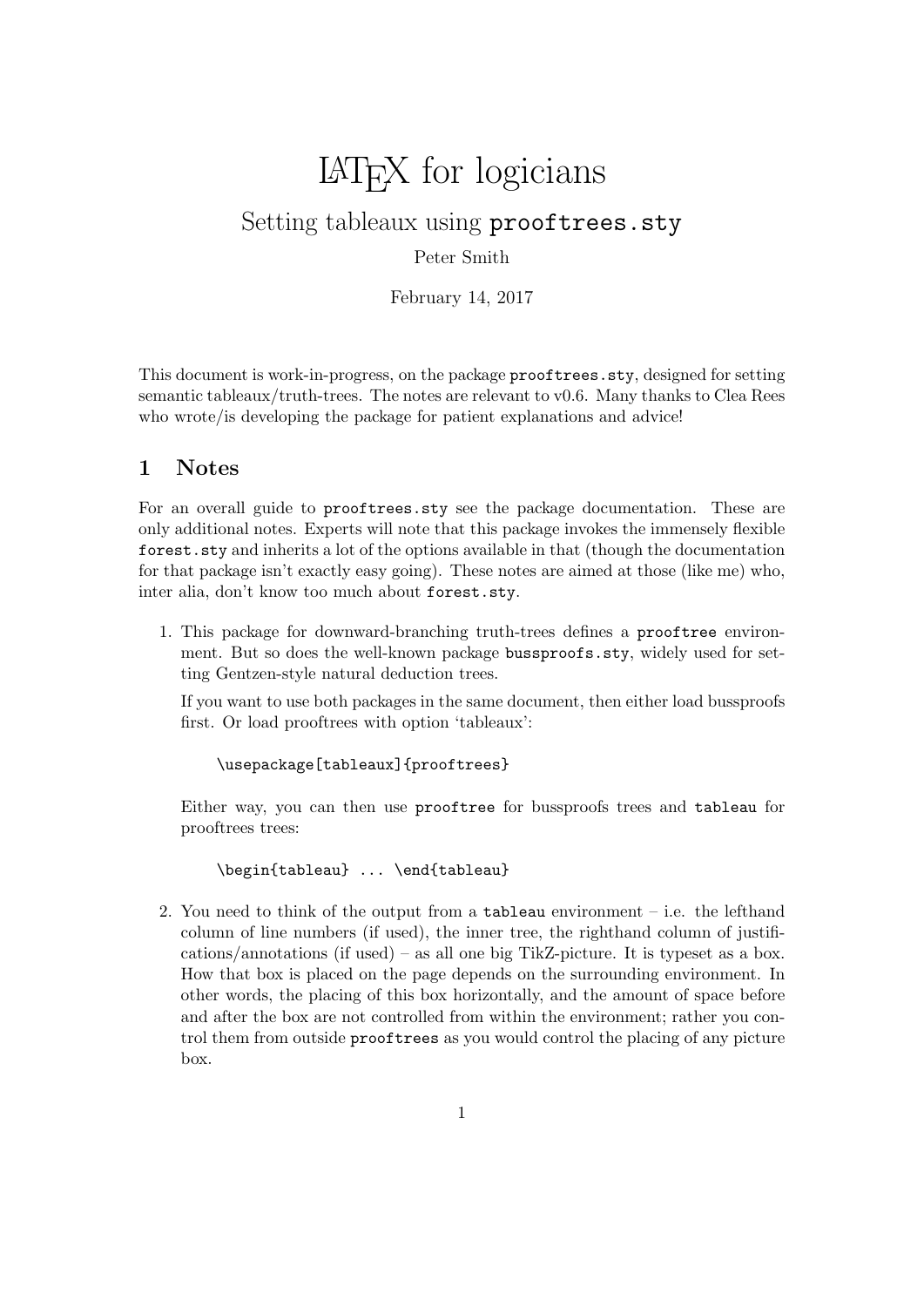3. The documentation for prooftrees.sty doesn't note all the options for tweaking trees which it inherits from the package forest.sty. Here's one useful undocumented option.

If you want to control the horizontal spread of a tree then you can use the option e.g.

for tree={s sep'=10mm}

in the preamble for the tree: for tree gets the following options to propagate to all nodes. The package default for s sep is much less, and produces a rather narrow, fastigate, tree.

To determine the spread of a particular fork within a tree, you can insert a s sep option for the wff at the apex of the fork you want to control. See Examples 2–4.

4. Suppose you want wffs on nodes of trees to be typeset in something other than the default math mode font. For example, in my Intro to Formal Logic, I use upright sans serif rather than *italics* for expressions in a formal language. To avoid writing \mathsf{...} round every wff, then do the following. In the document preamble, or at least before the relevant tree(s), set the style option

```
\forestset{
mathsf content/.style={content
format={\noexpand\ensuremath{\noexpand\mathsf{\forestoption{content}}}}},
}
```
and then use

```
for tree={mathsf content}
```
in the preamble for the tree. See Example 3.

5. You might well want a number of trees to share the same preamble: in that case put a command like

```
\forestset{%
    default preamble={
    line no sep = 10mm,
    just sep=10mm,
    for tree={s sep'=10mm},
    close with=\absurd
    },
}
```
before the trees. NB the tree must still start with a preamble, even if null, as in: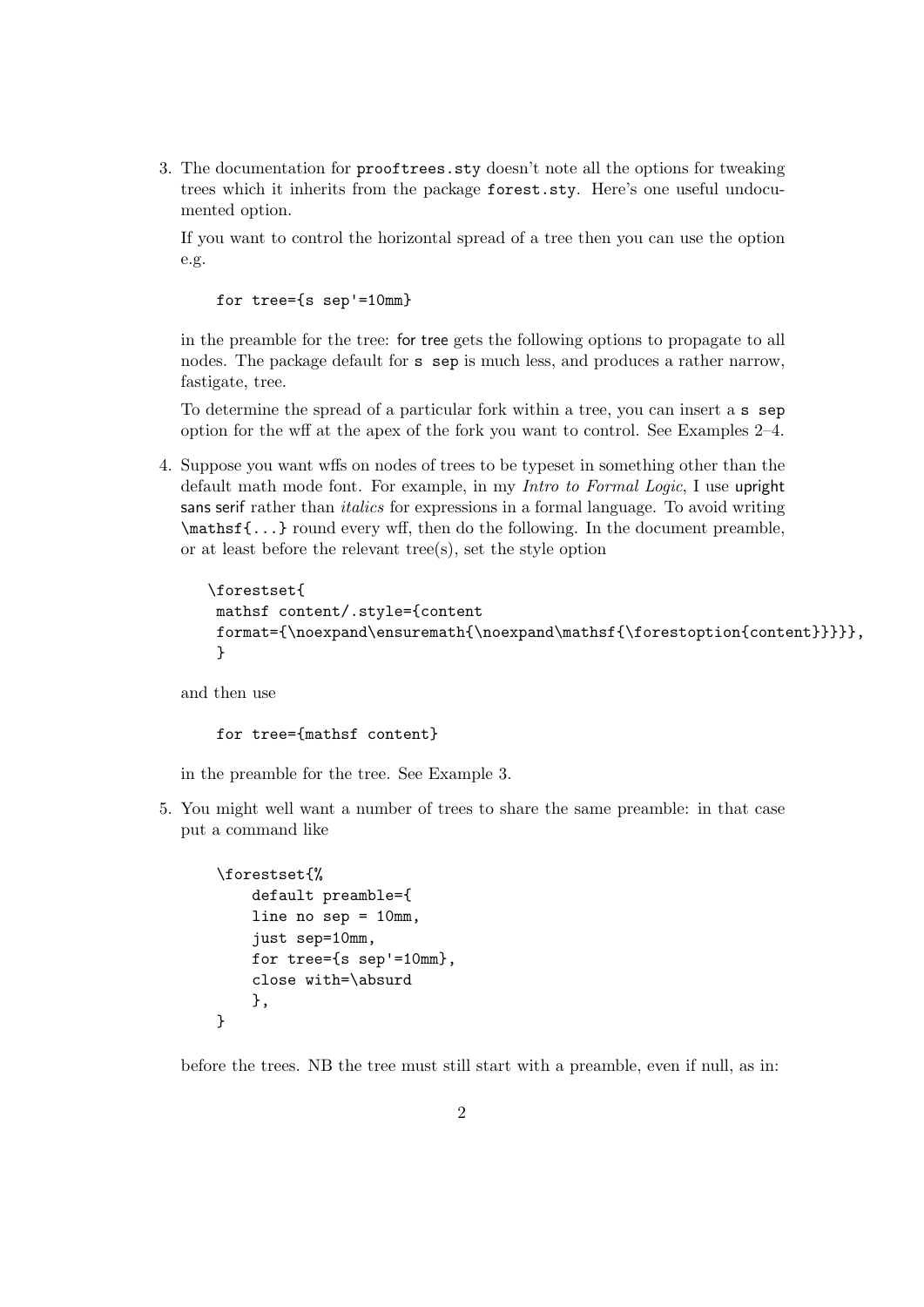```
\begin{tableau}
   {} %null preamble
                      %main tree-building code
\end{tableau}
```
6. Setting 'lopsided' trees and getting things to look as you want can involve various bits of trickery. Example 6 illustrates one bit of trickery with phantom nodes.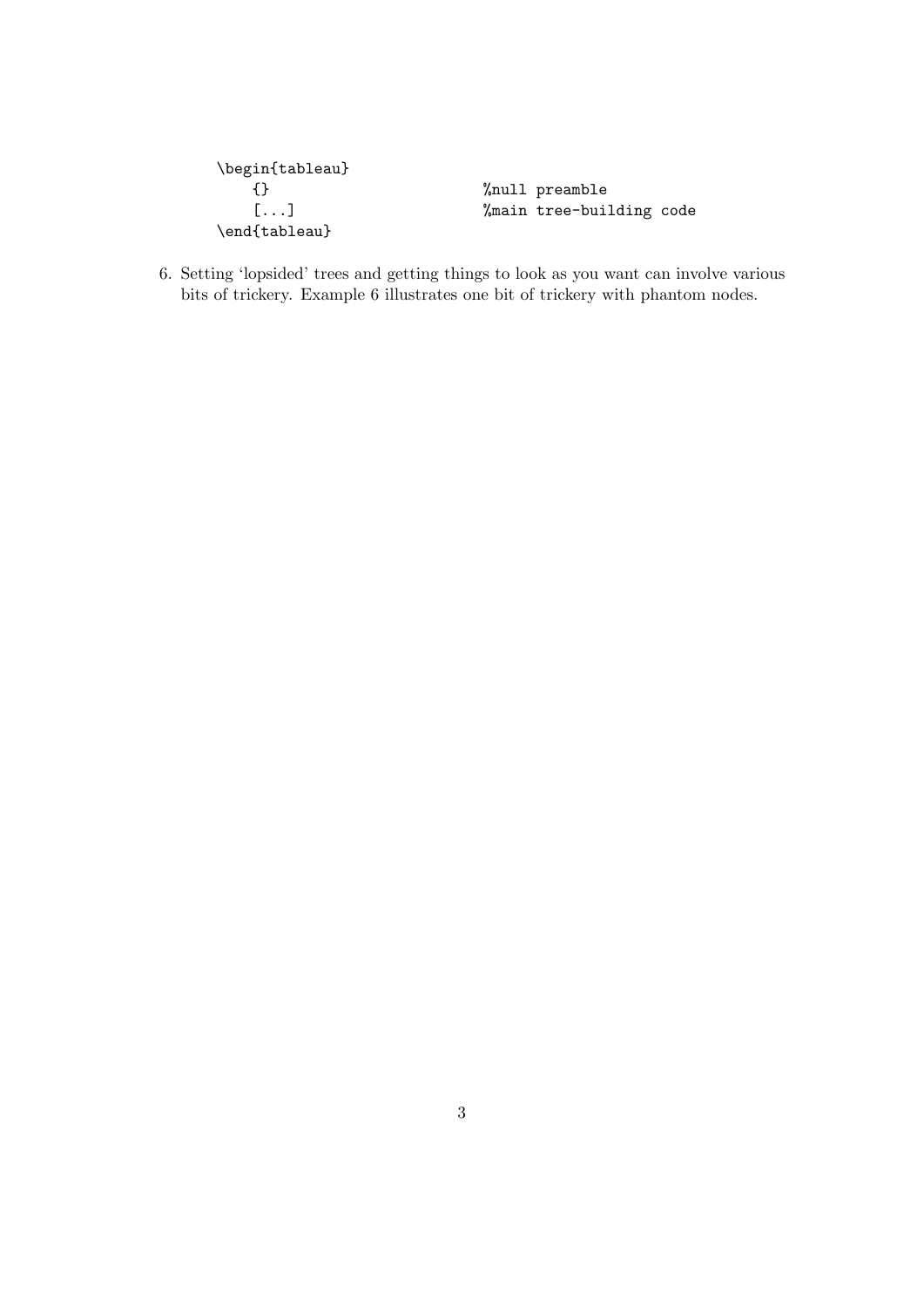## 2 Examples

#### Example 1 A simple tree

In the document preamble, use

```
\usepackage[tableaux]{prooftrees}
\renewcommand*\linenumberstyle[1]{(#1)}
```
Then define the tree as follows

```
\begin{tableau}
{ % begin tree preamble
   line no sep= 2cm, % distance of tree from line numbers
   for tree={s sep'=10mm}, % control horizontal spread of branches
} % end tree preamble
[P
  [(P \setminus \text{lift } Q)][\neg Q
        [\neg P, close]
        [Q, close]
     ]
  ]
]
\end{tableau}
to generate the following tree:
   (1)
   (2)
   (3)
                    P
                 (P \to Q)\neg Q
```
(4)  $\neg P$ ⊗  $Q$ ⊗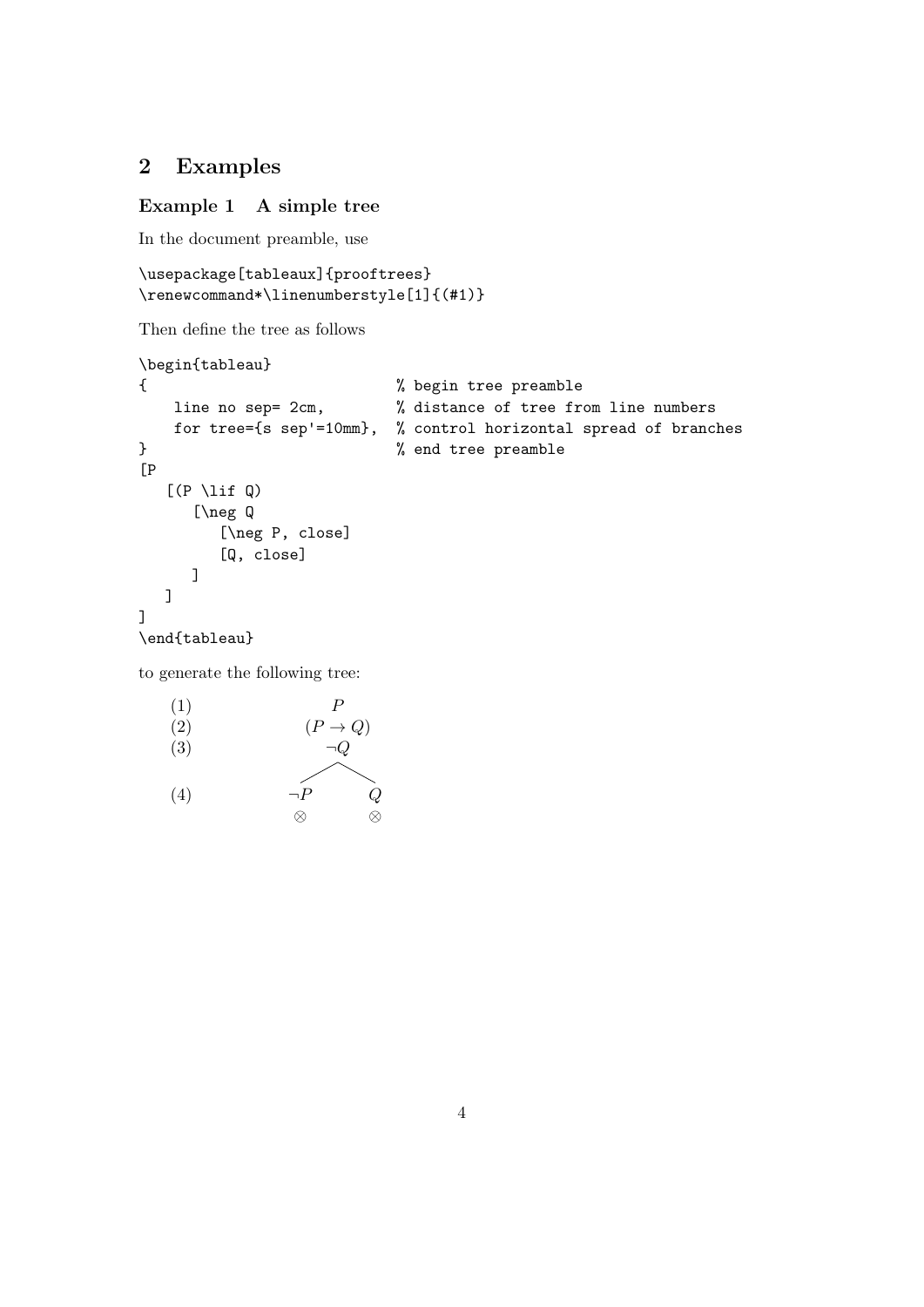Example 2 Another simple tree

```
\begin{tableau}
{
     line no sep= 2cm,
     for tree={s sep'=10mm},
     close with=\absurd %use pre-defined absurdity sign
}
[(P \land \land Q) \land \exists f R)[\n\begin{array}{cc} \lceil \ln(\mathsf{P} \setminus \mathsf{Lif} \mathsf{R}) \rceil \end{array}]\overline{P}[\neg(Q \lif R)
                  [Q
                      [\neg R
                           [\n\begin{array}{ccc} P \ \land \end{array}][\neg P, close]
                                [\neg Q, close]
                           ]
                           [R, close
                           ]
                      ]
                 ]
             ]
        ]
    ]
]
\end{tableau}
(1)
(2)
(3)
(4)
(5)
(6)
(7)
(8)
                             ((P \wedge Q) \rightarrow R)\neg (P \to (Q \to R))P
                                 \neg(Q \to R)\overline{Q}\neg R\neg (P \land Q)\neg P✽
                                   \neg Q✽
                                                R
                                                ✽
```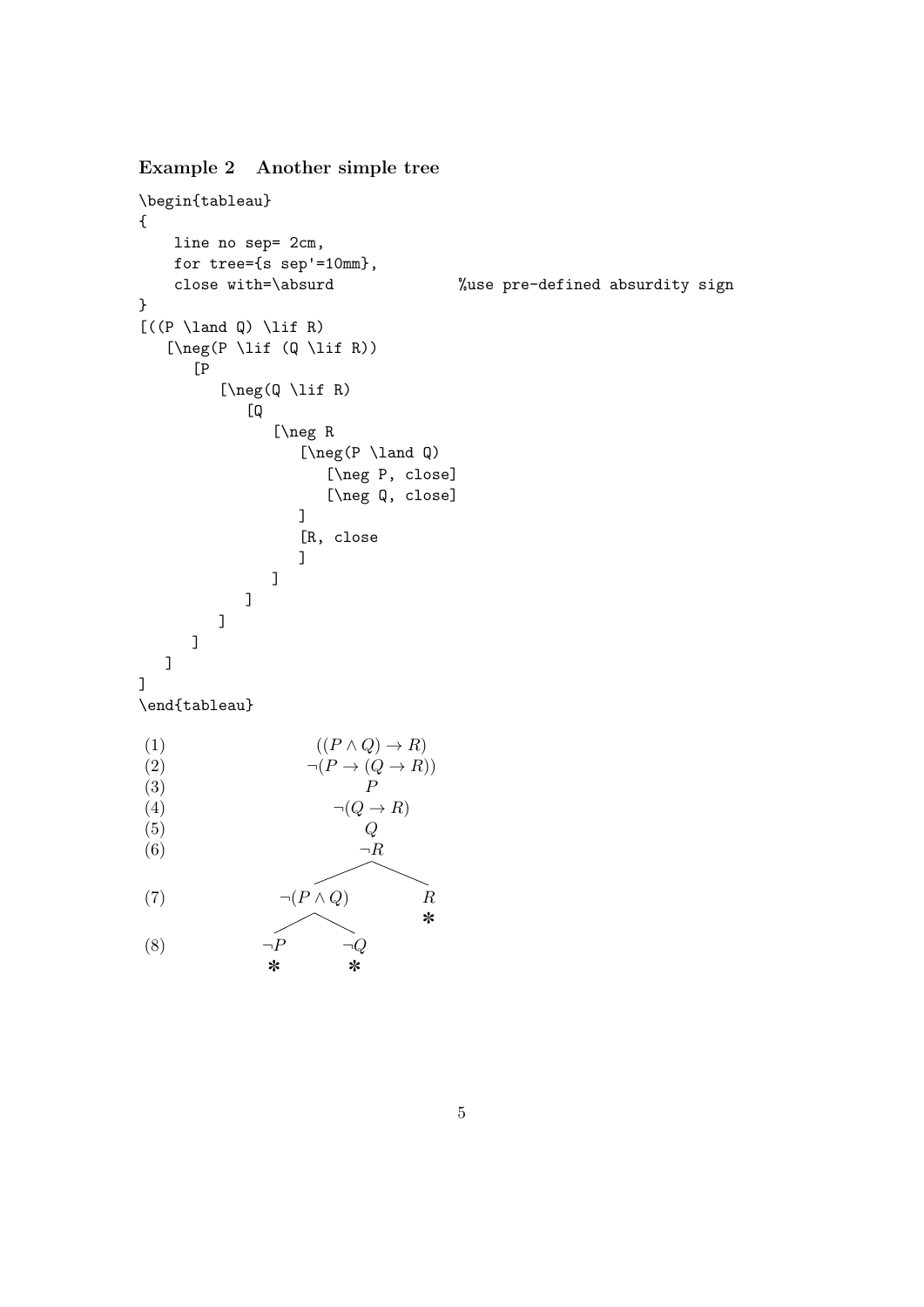### Example 3 Changing the font for wffs

```
\forestset{
 mathsf content/.style={content
format={\noexpand\ensuremath{\noexpand\mathsf{\forestoption{content}}}}},
}
\begin{tableau}
{for tree={mathsf content,s sep'=20mm}}
[(P \land \land Q) \land \exists f R)[\n\begin{array}{cc} \lceil \ln e \rceil \end{array}][P
            [\neg(Q \lif R)
                [Q
                    [\neg R
                        [\neg(P \land Q)
                            [\neg P, close
                           ]
                            [\neg Q, close
                            ]
                        ]
                        [R, close]
                    ]
               ]
           ]
        ]
    \overline{1}]
\end{tableau}
    (1)
    (2)
    (3)
    (4)
    (5)
    (6)
    (7)
    (8)
                             ((P \land Q) \rightarrow R)\neg (P \rightarrow (Q \rightarrow R))P
                                \neg(Q \rightarrow R)Q
                                   ¬R
                   \neg (P \land Q)¬P
             ⊗
                               ¬Q
                                ⊗
                                                  R
                                                  ⊗
```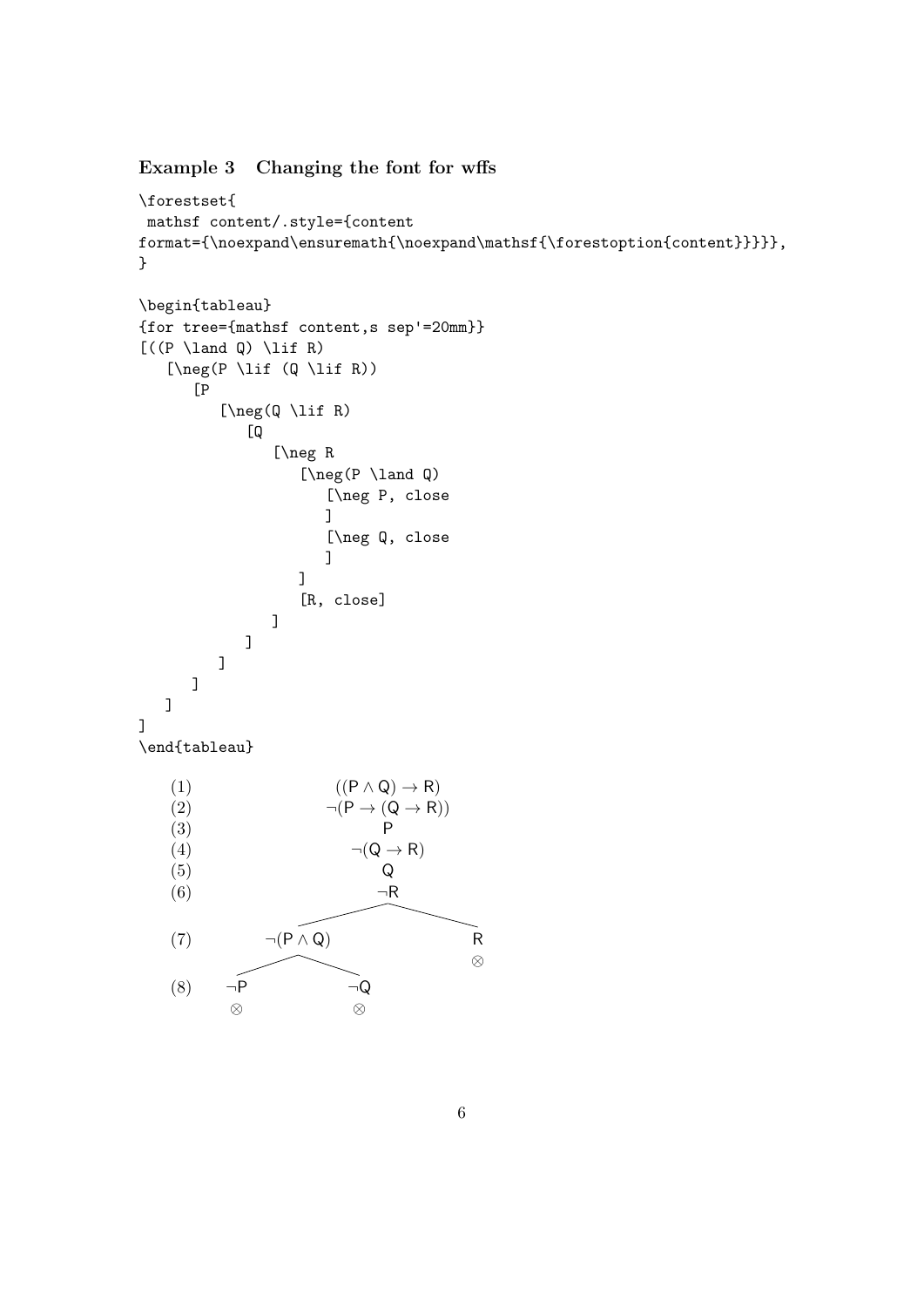Example 4 With justifications, cross-references hand coded

```
\begin{tableau}
{
    line no sep= 1.5cm,
    just sep= 1.5cm, % Set separation of justification
    for tree={s sep'=10mm},
    close with=\absurd
}
[(P \land \text{Q}) \land \text{R}), just={Premiss}
   [\n\begin{bmatrix} P \setminus \text{lif } (Q \setminus \text{lif } R) \end{bmatrix}, \text{just} = \text{Negated conclusion}[P, just={From (2)}
          [\n\begin{array}{ccc}\n\text{log}(\mathbb{Q} \setminus \text{lift } R), & \text{just}=\n\end{array}[Q, just={From (4)}
                 [\neg R, s sep=30mm, just={From (4)} %Note "s sep" to
                                                                %spread fork below
                     [\neg(P \land Q), just={Alternatives from (1)}
                        [\neg P, close, just={Alternatives from (7)}
                        ]
                        [\neg Q, close
                        ]
                    ]
                     [R, close]
                 ]
             ]
          ]
      ]
   ]
]
\end{tableau}
(1)
(2)
(3)
(4)
(5)
(6)
(7)
(8)
                         ((P \wedge Q) \rightarrow R)\neg (P \to (Q \to R))P
                            \neg(Q \to R)Q\neg R\neg (P \land Q)\neg P✽
                        \neg Q✽
                                             R
                                             ✽
                                                         Premiss
                                                         Negated conclusion
                                                         From (2)
                                                         From (2)
                                                         From (4)
                                                         From (4)
                                                         Alternatives from (1)
                                                         Alternatives from (7)
```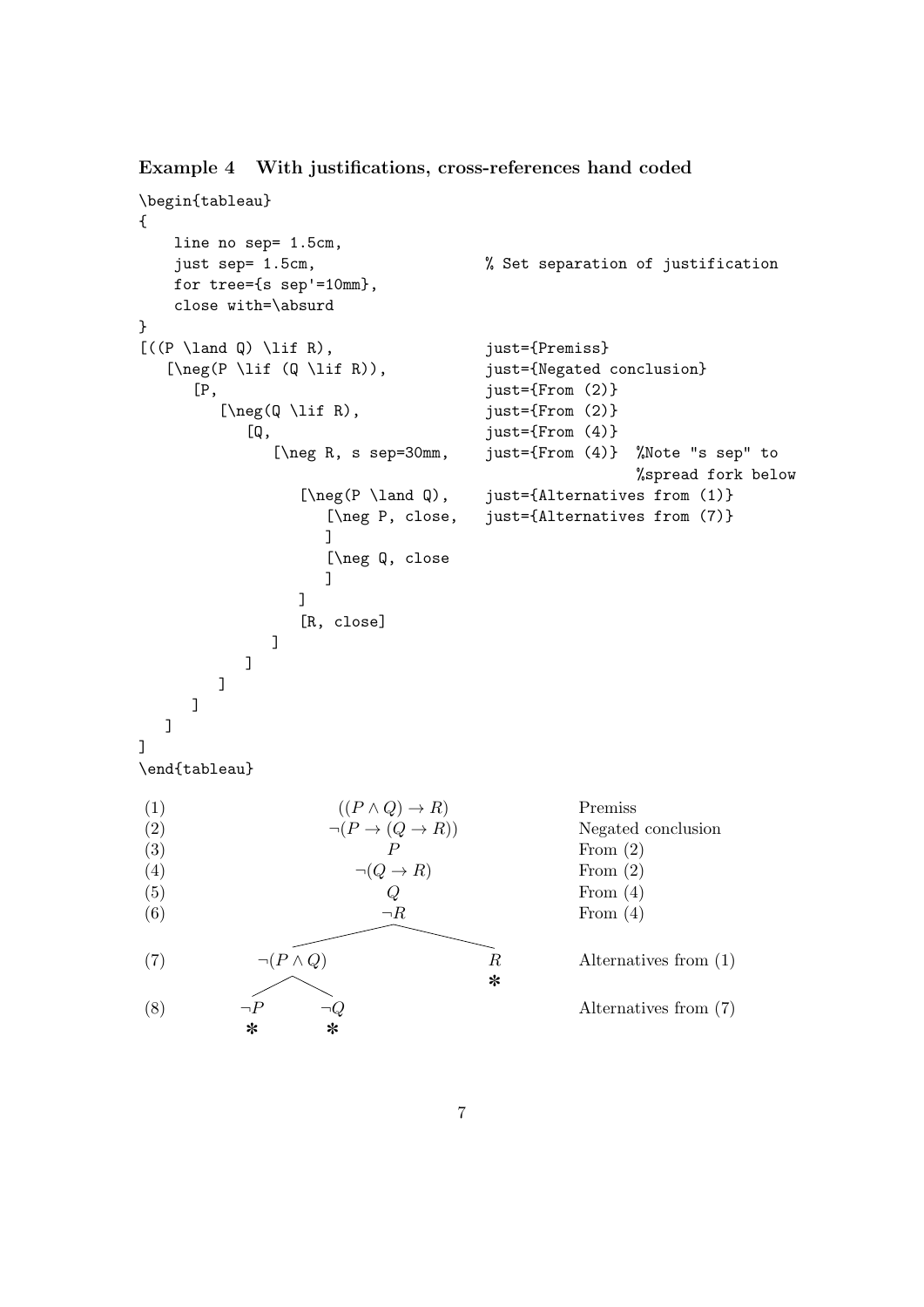Example 5 With justifications, cleverer cross-references

```
\begin{tableau}
{
   line no sep= 1.5cm,
   just sep= 1.5cm,
   for tree={s sep'=10mm},
    just refs right, % Set where crossreferences go
   close with=\absurd
}
[(P \land \land Q) \land \iff R), just={Premiss}, name=Prem
   [\neg(P \lif (Q \lif R)), just={Negated conclusion}, name=NegConc
      [P, just={From: NegConc}
         [\neg(Q \lif R), just={From: NegConc},name=Alice
            [Q, just={From: Alice}
               [\neg R, s sep=30mm, just={From: Alice}
                  [\neg(P \land Q), just={Alternatives from: Prem},name=Bertie
                     [\neg P, close, just={Alternatives from: Bertie}
                     ]
                     [\neg Q, close
                     ]
                  ]
                  [R, close]
              ]
           ]
        ]
     ]
  ]
]
\end{tableau}
   (1)
   (2)
   (3)
   (4)
   (5)
   (6)
   (7)
   (8)
                         ((P \wedge Q) \rightarrow R)\neg (P \rightarrow (Q \rightarrow R))P
                           \neg(Q \rightarrow R)Q\neg R\neg (P \land Q)\neg P✽
                       \neg Q✽
                                          R
                                          ✽
                                                    Premiss
                                                    Negated conclusion
                                                    From 2
                                                    From 2
                                                    From 4
                                                    From 4
                                                    Alternatives from 1
                                                    Alternatives from 7
```